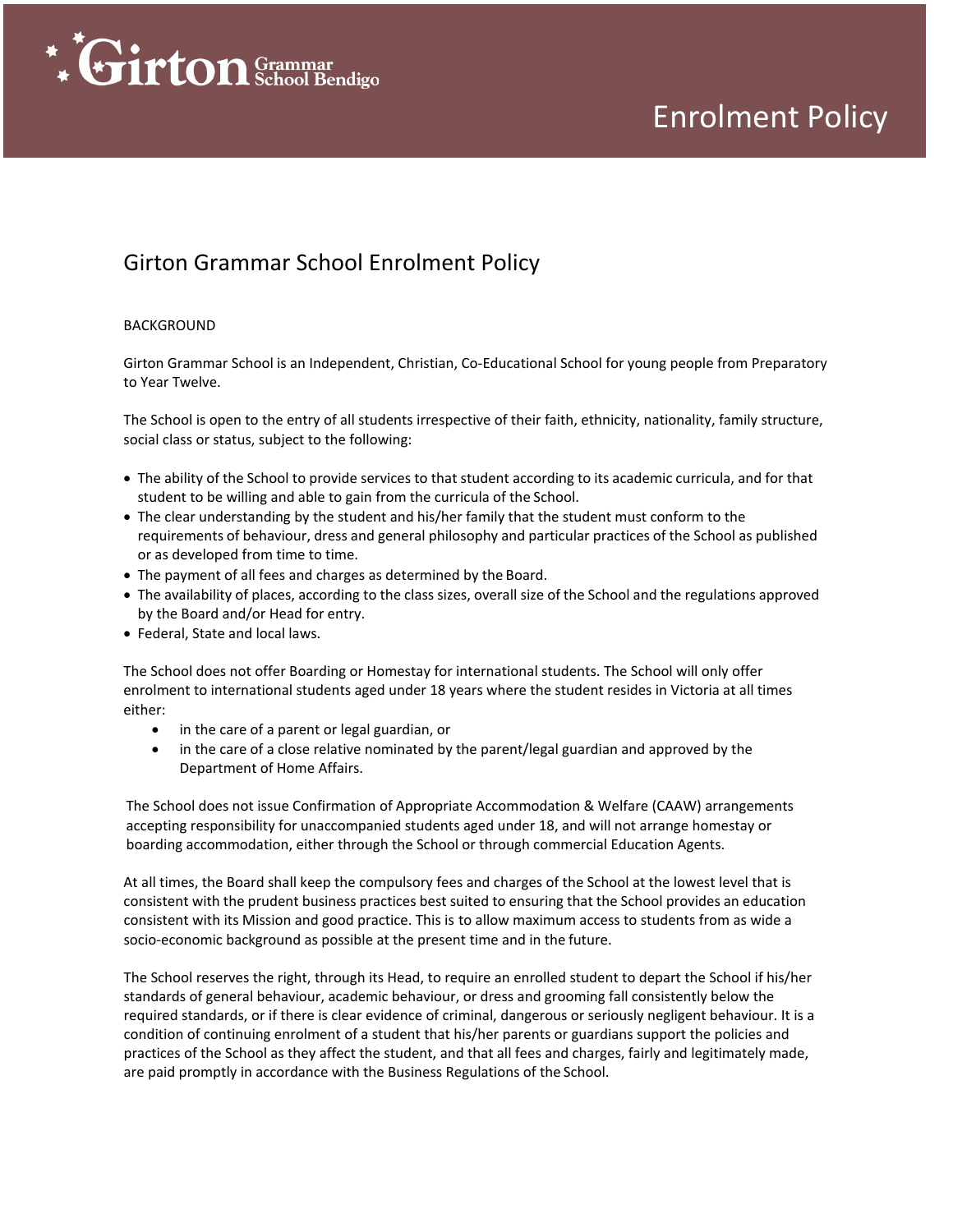

#### Capital Fees and the Enrolment Process

All Capital Fees stated herein are exclusive of GST. Should GST be payable, in accordance with legislation, then the said amount of GST will be charged. Accounts provided to parents will list any GST that has been charged. Should you wish to know what fees are subject to GST, please contact the Chief Financial Officer.

#### **1. APPLICATION FEE**

A \$110 GST inclusive non-refundable Application Fee is payable per child and will place the child on a list for the relevant year of entry.

#### **2. CAPITAL FEE**

The Capital Fee is:

- \$1250 for the first child in the family
- \$500 for the second and subsequent children in the family.

| Fee               | <b>First Child</b> | <b>All Other</b><br>Children | <b>Payment Due</b>                                                 |
|-------------------|--------------------|------------------------------|--------------------------------------------------------------------|
| First Instalment  | \$750              | \$300                        | Upon acceptance of Enrolment Offer                                 |
| Second Instalment | \$500              | \$200                        | On or before 31 <sup>st</sup> August in the year prior to<br>entry |
| <b>Total Fee</b>  | \$1250             | \$500                        |                                                                    |

#### Payment dates for the Capital Fee are advised in the letter of offer:

The Capital Fee will *only* be refunded if the School fails to offer a place in the *original* year of entry**.**

Where a family first enters the School with a student in Year 10 or above, the family will only pay the Application Fee and the first instalment, as detailed above, of the Capital Fee.

Where a family re-enters the School after departure (applicable if no other siblings are currently in the School) the difference between the previous Capital Fee paid and the current Capital Fee will be payable. Should the School hold a capital deposit, then the capital deposit may be transferred to offset the Capital Fee**.** Please note this Capital Fee is not tax deductible.

#### **3. APPLICATION**

The *Application Form* (online or hard copy) must be signed by both parents or guardians of the child seeking entry to the School. Joint and several responsibility for the enrolment of the child at Girton Grammar School is required in all applications for enrolment. Space is provided at the foot of the *Application Form* for joint signatures. The signing of the form acknowledges acceptance of the Business Regulations, including fees and charges. If circumstances permit only one party as signatory, then that person is solely responsible for all fees and charges.

#### **4. CONFIRMATION OF ENTRY**

A place is offered if the Enrolment Interview is successful and a vacancy exists in the required Year level. This place must be confirmed by accepting within 14 days and by paying the first instalment of the Capital Fee.

#### **5. WAITING LIST**

Students will remain on the *Waiting List* when all places in the year level sought have been allocated, unless, at the request of parents, they are deleted from our pre-enrolment system**.** If a place does not become available in the requested year of entry, all students on the Waiting List will be rolled over to the next year of entry.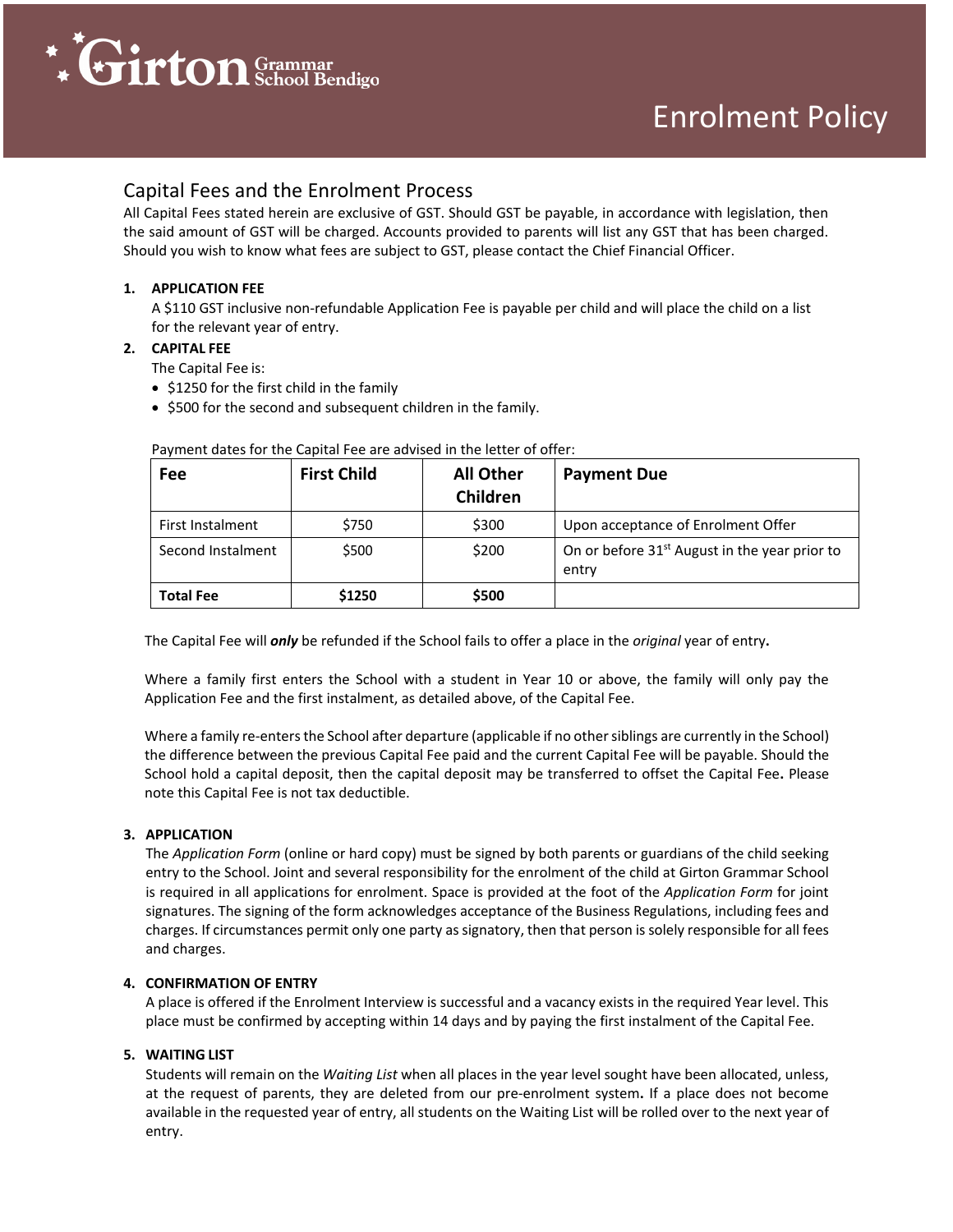

#### **6. OFFER OF ENROLMENT**

A Formal *Offer of Enrolment* at Girton Grammar School shall be made in writing, over the signature of the Head or his delegate. It will include details of payments due and expectations of the School should the Offer of Enrolment be accepted by the parents or guardians.

Fourteen days is normally given to accept an *Offer*. However, if the *Offer* is to fill a vacancy, owing to the departure of an existing student or non-acceptance by another applicant, immediate confirmation may be required.

Please note that should no response to an *Offer of Enrolment* be received within the specified period from the date of posting of the Letter of Offer, the Offer shall be withdrawn and the place provided to another child, without further notice from the School. This regulation applies to all enrolments.

Once the signed *Confirmation of Enrolment Form* is received, and the Capital Fee is paid, the student is deemed to be enrolled in the School. Hence the notice of withdrawal period is required to be given if a parent subsequently decides not to proceed. (See Schedule A, Clause 4: *"To withdraw a student from the School, at least one complete term's notice, including the preceding vacation, must be given in writing to the Head*.")

#### **7. OFFERS MADE DURING THE DECEMBER-JANUARY SUMMER VACATION**

If a parent is not contactable by telephone/letter within a forty-eight hour period, the Offer shall be made to the next person on the list.

#### **8. TERMINATION OF ENROLMENT**

Student enrolments may be terminated at the discretion of the Head.

Generally, termination of a student enrolment may ensue when:

- The school has evoked its Student Expulsion Policy which is applicable when student's behaviour is of such magnitude that it grossly interferes with the rights of students as articulated in the Girton Grammar School Student Code of Conduct.

- A parent is deemed by the Head to be in gross breach of the Parent Code of Conduct.

- Fees and charges remain in arrears.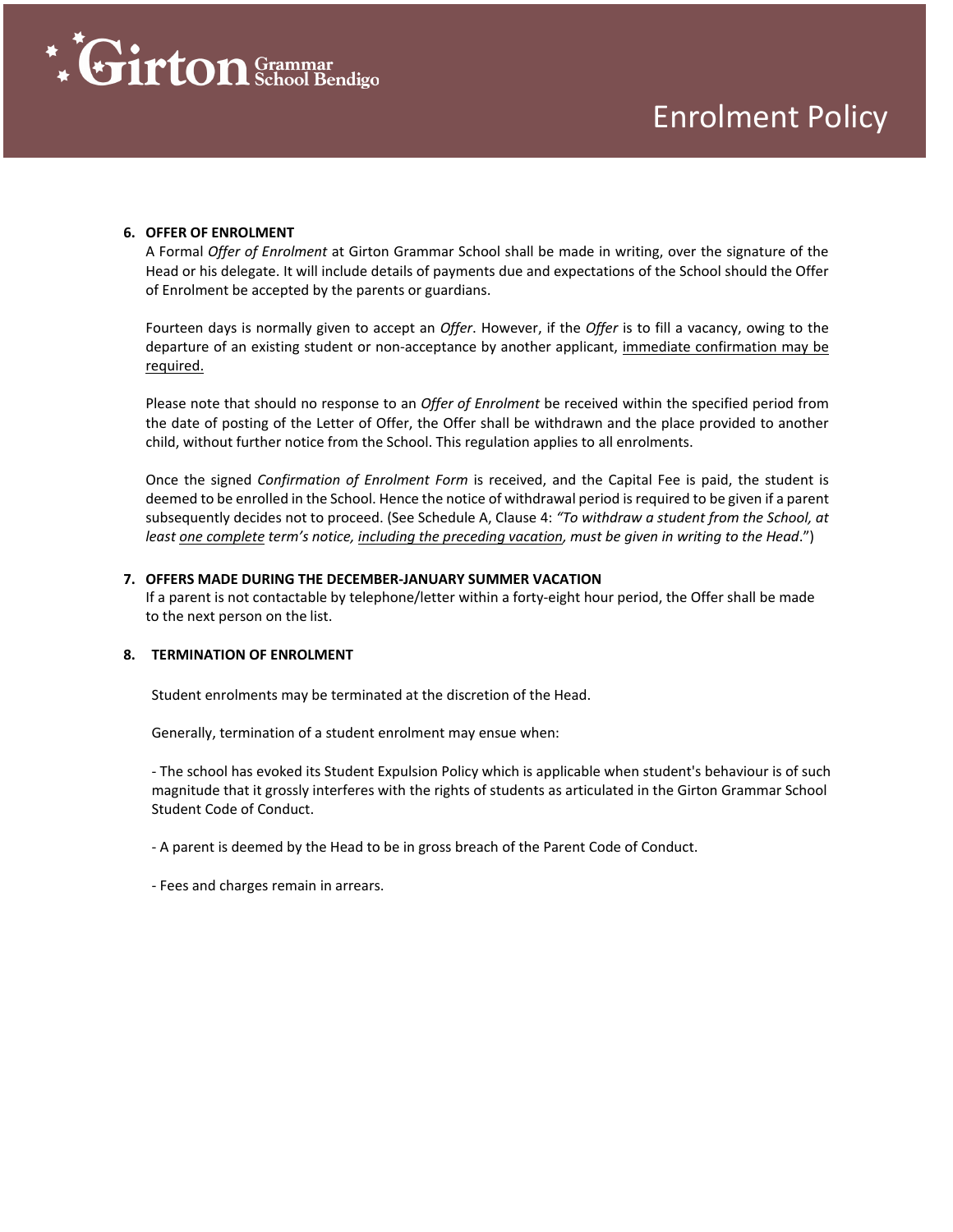

## Enrolment Policy

#### **ENROLMENT PROCEDURES**

- 1. Parents enquire via the website or telephone or in person.
- 2. Parents receive an Information Package which includes the link to online Application Forms and Business Regulations.
- 3. Parents are invited to attend an Open Day, or a School Tour Morning, or arrange a tour with the Registrar on another suitable day. Or If parents wish to proceed immediately, they should complete the Application Form together with payment of the non-refundable Application Fee of \$110. (This may also be done online).
- 4. The School will contact families, in order of receipt of the Application Form and Application Fee, to arrange an Enrolment Interview approximately 18 months prior to entry. Both parents (if possible) and the child should attend the enrolment interview. Parents seeking an immediate place in the School can ring the Registrar to arrange an interview.
- 5. The Enrolment Interview is a necessary requirement for any enrolment at the School. Exceptions may be made for overseas and interstate applicants at the Head's discretion and telephone interviews can be arranged as an alternative. Follow up interviews will be arranged upon arrival in Bendigo. In the case of international students, it is essential that the parent/legal guardian or the Department of Home Affairs approved relative attend the Enrolment Interview.
- 6. Following the Enrolment Interview and at the discretion of the Head, an offer of a Place in the School will be made if a vacancy exists.
- 7. Parents are asked to accept, defer or decline the offer within 14 days of the offer beingmade.
- 8. Upon acceptance of the offer parents are asked to pay the first instalment of the Capital Fee and return the signed Confirmation of Enrolment form. The Capital Fee is a non-refundable amount used by the School to purchase capital items within the School. The second instalment of the Capital Fee is due and payable on or before the 31<sup>st</sup> August the year prior to entry or, in the case of an immediate start, prior to commencement.

#### **9. Capital Fee Instalments**

| For the First Child entering the School:      |              |
|-----------------------------------------------|--------------|
| 1 <sup>st</sup> Instalment of the Capital Fee | \$750        |
| 2 <sup>nd</sup> Instalment of the Capital Fee | \$500        |
|                                               | Total \$1250 |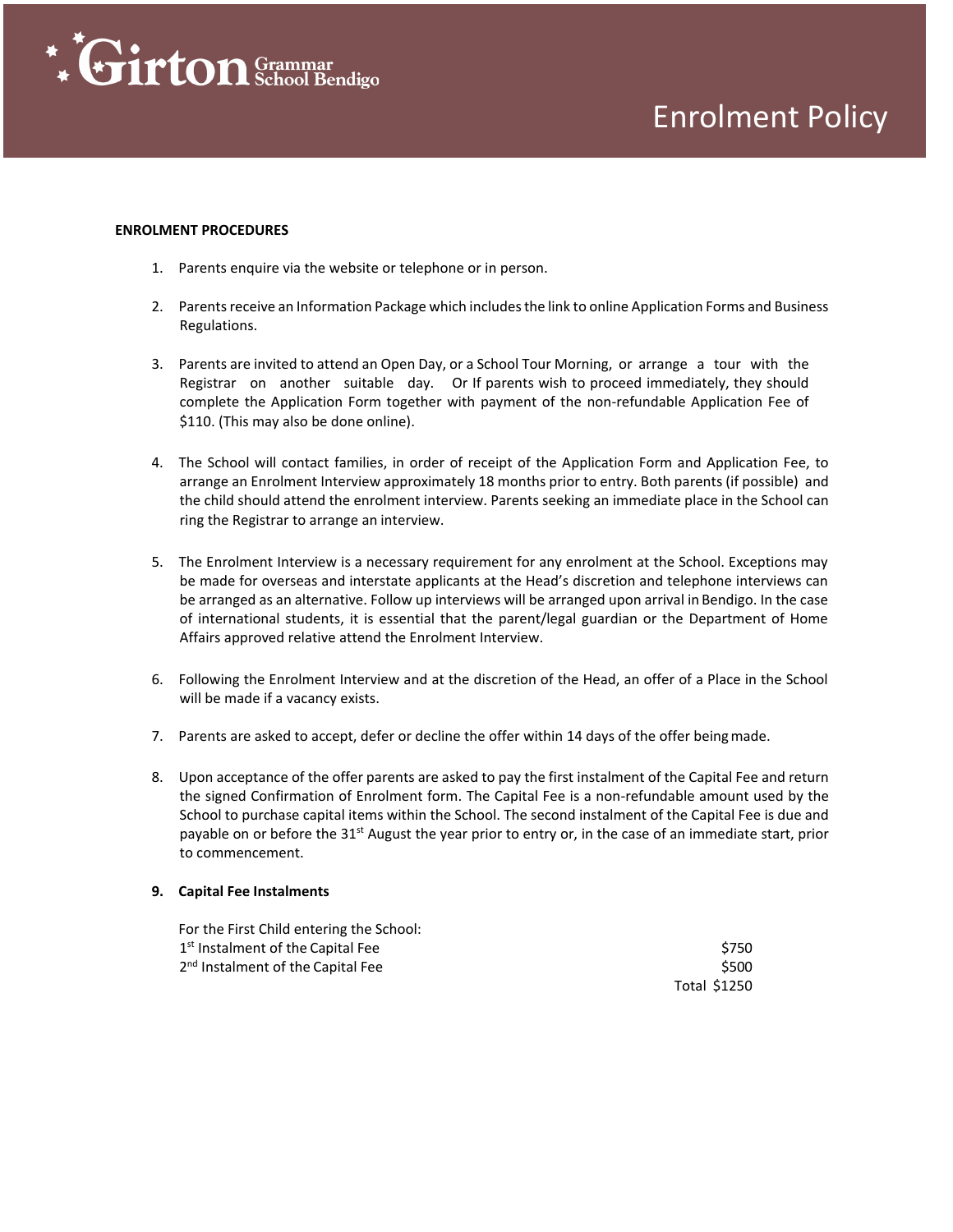# **\* Firton** Grammar

## Enrolment Policy

| For the Second and Subsequent Child(ren) entering the School |             |
|--------------------------------------------------------------|-------------|
| 1 <sup>st</sup> Instalment of the Capital Fee                | \$300       |
| 2 <sup>nd</sup> Instalment of the Capital Fee                | \$200       |
|                                                              | Total \$500 |

- 10. An online Student Details Form will be provided to parent/ guardians to complete in the year prior to the student's commencement. Copies of the Birth Certificate (or Passport) and Immunisation Certificate must be uploaded to this form along with relevant medical information. If commencement is immediate, the form will be provided after the Application Form has been received.
- 11. Where an Enrolment Offer cannot be made, students will be placed on a waiting list in order of receipt of the Application Form and payment of the Application Fee. Students must have attended an enrolment interview to be placed on a waiting list.
- 12. Where a vacancy occurs in a full Year level, an Enrolment Offer will be made from the Waiting List, in order of receipt of the Application Form and Application Fee. The time given for acceptances of these offers may vary, depending on the time of the year the offer is made. (See points 10.5 and 10.14).
- 13. Where an Enrolment Offer is deferred, the student will be placed next on the list of the requested year level but not ahead of students already on that list. Any monies paid will roll over with the enrolment.
- 14. Fourteen days is given to accept an Enrolment Offer. However, if the Enrolment Offer is to fill a vacancy, owing to the departure of an existing student or non-acceptance by another applicant, an immediate acceptance will be required.

#### **ENROLMENT ADMINISTRATION**

The Head has the right and responsibility to accept, reject or terminate enrolment applications. When a student is enrolled, that student and his/her parents are bound by the Business Regulations, policies, rules and practices of the School that may be amended from time to time.

The Head also has the responsibility to ensure the smooth operation of the School, and is the arbiter of all issues that relate to a student's continuing enrolment, other than a parent's voluntary withdrawal.

This Enrolment Policy is subject to State and Commonwealth Law specifically relating to discrimination, equal opportunity, privacy and immunization. Please refer to the School's Privacy Policy.

The Enrolment Policy is revised annually by the Finance Committee, the Board and the Head.

#### **OTHER RELEVANT POLICIES**